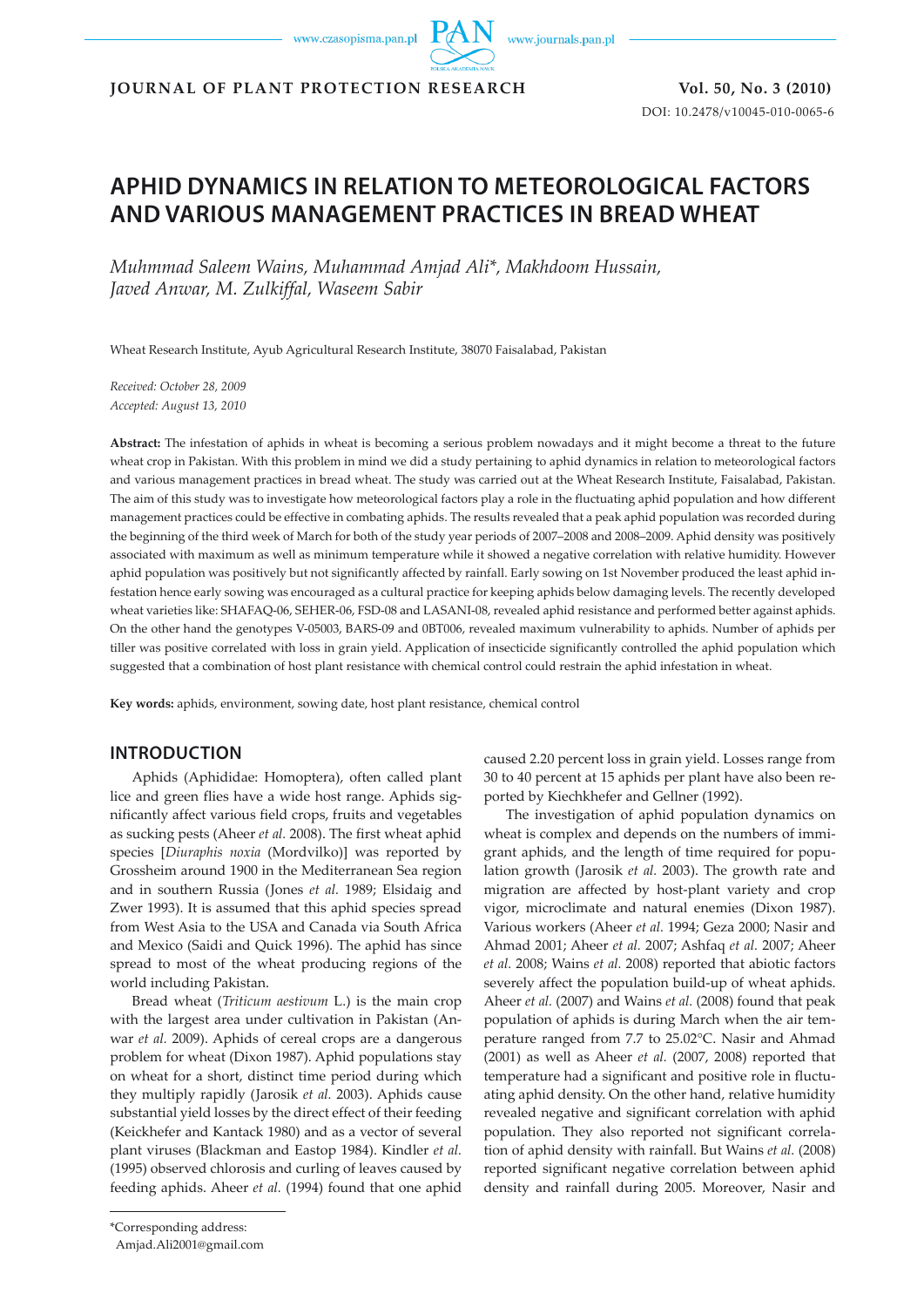Ahmad (2001) observed that most favorable conditions for the growth of aphid populations were 30.3°C maximum temperature, 13.7°C minimum temperature and 45.3% relative humidity.

Similarly, Smatas *et al.* (2008) reviewing the trends in aphid occurrence in spring barley from 1976 to 2007, found that the occurrence of aphids was more frequent due to increasing trend in air temperature during the last decade.

Different control measures might be used to check the aphid population below the economic threshold level without disturbing the environment and affecting the nontarget organisms. Among these control strategies, fluctuation in sowing date can be supportive for controlling aphids on wheat (Aslam *et al.* 2005). Delayed sowing might be detrimental for a wheat crop if cool and sometimes cloudy weather prevails up to the end of March. The potential for aphid infestation can be reduced by early sowing of wheat (Acreman and Dixon 1985) because aphid infestation rises on late sown crop and reduces grain yield as compared to normal sowing (Aheer *et al.* 1993 a). Similarly, host plant resistance is one of the most vital factors which can handle aphid infestation well below the economic threshold level. Host plant resistance also lessens the chances of biotype development (Lowe 1987; Riazuddin *et al.* 2004). Leszczynski *et al.* (1995) reported that resistant varieties have higher concentrations of allelochemicals which restrain aphid development on plants, reduced fecundity and inherent rate of increase. Interestingly, Wiwart and Sądej (2008) demonstrated some correlation between the colour of field bean leaves and infestation of these plants by black bean aphid (*Aphis fabae*  Scop.). However, in the case of high aphid populations resulting in heavy yield loss, chemicals are to be used for their immediate knock down effect (Riazuddin *et al.* 2004). Many studies demonstrated that use of various insecticides can be helpful in managing aphids on wheat (Ahmed *et al.* 2001; Iqbal *et al.* 2005). Moreover, Jansen (2000) concluded aphid management with insecticides, fenvalerate and fluvalinate was safe to natural enemies of aphids in wheat.

This experiment was designed to study aphid dynamics in relation to various meteorological factors and to investigate the usefulness of various management practices.

## **MATERIALS AND METHODS**

#### **Aphid dynamics in relation to meteorological factors**

Wheat crop (cv. SEHER 2006) was sown at the Wheat Research Institute (WRI), Faisalabad, Punjab, Pakistan (31°24′ N and 73°02′ E). Plot size was  $5x1.62$  meter with three repeats. To conduct the trial, three Moericke yellow water traps (59x46x75 cm) were placed at the height of 75 cm from the ground level on wooden stands in three different wheat fields (300 feet distant) containing the cultivar Seher-06. Data on alate (winged) aphids (*Sitobian avenae* F.) trapped in trays were recorded daily from 9–11 a.m. A daily record of alate aphids trapped was maintained and later on transformed on a weekly basis. The weekly count of trapped alate aphids was correlated with biotic meteorological factors. The data regarding weather factors were taken from Meteorological Department of Ayub Agricultural Research Institute, Faisalabad. Regression models were also developed to forecast aphid population.

### **Implication of agricultural control against aphids**

The experiment was aimed at finding an agricultural method for controlling wheat aphids. The experiment was conducted to observe the effect of different dates of sowing wheat on aphid density at the farm of WRI, Faisalabad. The cultivar Seher-2006 was sown on six different dates i.e., 1st Nov, 10th Nov, 20th Nov, 30th Nov, 10th Dec and 20th Dec in both years 2007–2008 and 2008–2009 at an interval of 10 days. The layout was split factorial design with three replications. The plot size was 5 m x 1.62 m. The data regarding aphid counts were recorded at weekly interval by cutting ten tillers selected randomly. The cutting was done efficiently with a pair of scissors to avoid dislodging aphids. Then the aphids were brushed off from the tillers onto a white sheet of paper to count them. These sowing dates were also used to determine the aphid population dynamics during the seasons.

#### **Integration of chemical control and host plant resistance**

A set of twelve genotypes: Shafaq-2006, V-04022, V-04178, Seher-2006, 0BT006, 0BT034, FSD-2008, LA-SANI-2008, BARS-2009, V-05066, V-05082 and V-05003, was used to study the integration of chemical control and host plant resistance with two check varieties Shafaq-2006 and Seher-2006. The advanced lines 0BT006 and 0BT034 were taken from Agricultural Biotechnology Research Institute, Faisalabad while BARS-2009 was taken from Barani Agricultural Research Station, Fatehjang, Pakistan. The rest of the genotype/advance lines were developed at WRI, Faisalabad. Genotypes from different sources were used to create some sort of diversity in the experiment. The studies were conducted during the 2007–2008 and 2008–2009 crop seasons in two sets: sprayed and unsprayed. The insecticide Confidor 25WP (Imidacloprid) @ 500 ml/ha was sprayed on four dates (February 18, 28 and March 10, 20) during both the periods of 2007–2008 and 2008–2009. The layout system was RCBD replicated thrice with plot size of 5 m x 1.62 m. Observations of aphid populations were recorded from treated set just before and then 24 hours after spray, at ten day intervals from February 18 to March 19 of both seasons. Ten tillers were selected randomly from each plot. Each tiller was clipped off gently with scissors. Aphids were counted by dropping them on a white paper with the help of a camel hair brush. The yield data were also taken at the end of the experiment. The percentage losses were calculated.

#### **Statistical analysis**

The data thus recorded were analyzed for split plot factorial design according to Steel *et al.* (1997) and differences among various means were determined using Duncan's multiple range (DMR) test according to Duncan (1955).

# **RESULTS AND DISCUSSION**

#### **Aphid dynamics in relation to meteorological factors**

The results of the aphid population observed in various sowing dates (Fig. 1) revealed that peak population of aphids was recorded during the third week of March in both years 2007–2008 and 2008–2009. Aheer *et al.* (2007), Wains *et al.* (2008) and Iqbal *et al.* (2008) found the highest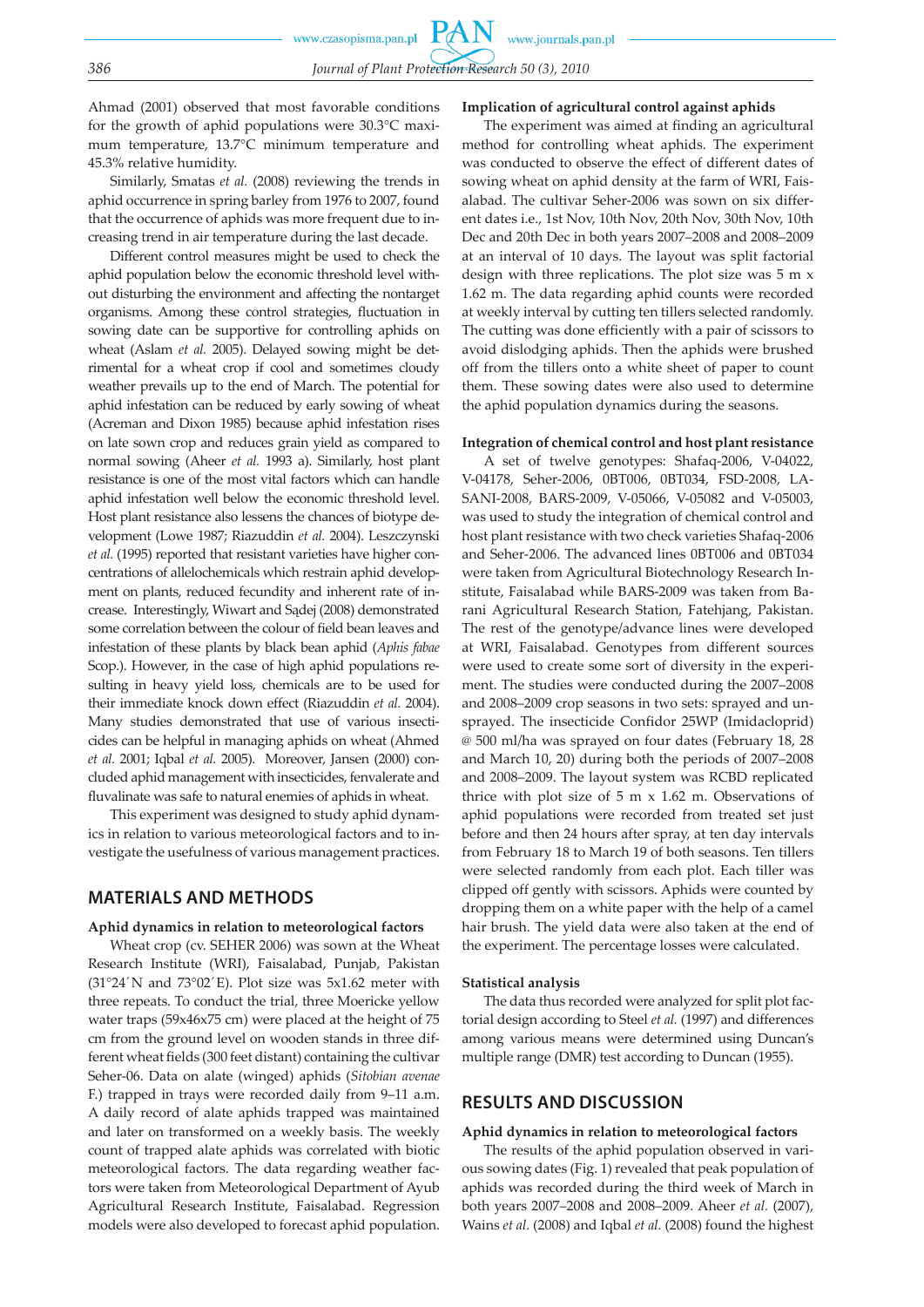www.czasopisma.pan.pl



Fig. 1. Aphid population dynamics in relation to sowing dates for 2007–2008 (above) and 2008–2009 (below) crop seasons. The aphid population was found to be the highest during mid March for various sowing dates for both years

aphid population during March. However, the present findings are in contradiction with those of Singh *et al.* (2001) who found peak population of aphid during 2nd week of January, 1999 and this was due to change in climatic conditions. Likewise, the study of Hassan *et al.* (2004) concluded that population of aphids was maximum in the 4th week of February during the 2001–2002 crop season. Figure 1 demonstrated a gradual increase in aphid density from the 3rd week of February to the beginning of the 3rd week of March during the growing season of both years. The aphid population declined vertically after the 16th during 2007–2008, while it was less affected after the 16th of March during 2008–2009. The data from table 1 and figure 1 shows that maximum temperature of 30°C, minimum temperature of about 13°C, and relative humidity ranging from 60–70% were the most favorable environmental conditions for building up the aphid population beyond the economic threshold level. However, according to Nasir and Ahmad (2001) the most conducive conditions for aphid growth were 30.3°C maximum temperature, 13.7°C minimum temperature and 45.3% RH.

The data of the various environmental factors for the two year periods are given in table 1. The average meteorological data of environmental factors was taken from the two crop seasons of 2007–2008 and 2008–2009 for an estimation of the correlated response of these factors with aphid density. The results exhibited by figure 2 revealed that the maximum and minimum temperatures showed significant and positive effect on the population of aphids (Nasir and Ahmad 2001), whereas relative humidity exerted a significant and negative role. Elevated maximum temperature displayed an increasing trend in aphid population ( $R^2$  = 0.5708) along with statistically significant correlation coefficient (r = 0.755). Minimum temperature also displayed a significant and positive correlation  $(r = 0.646)$  on aphid population with an increasing tendency ( $R^2$  = 0.4176). On the other hand, relative humidity revealed a very strong opposite trend to aphid population ( $R^2$  = 0.6905) which was soundly confirmed by a significant correlation coefficient ( $r = 0.83$ ). Similar to our findings, Nasir and Ahmad (2001) and Aheer *et al.* (2007, 2008) reported that minimum and maximum tem-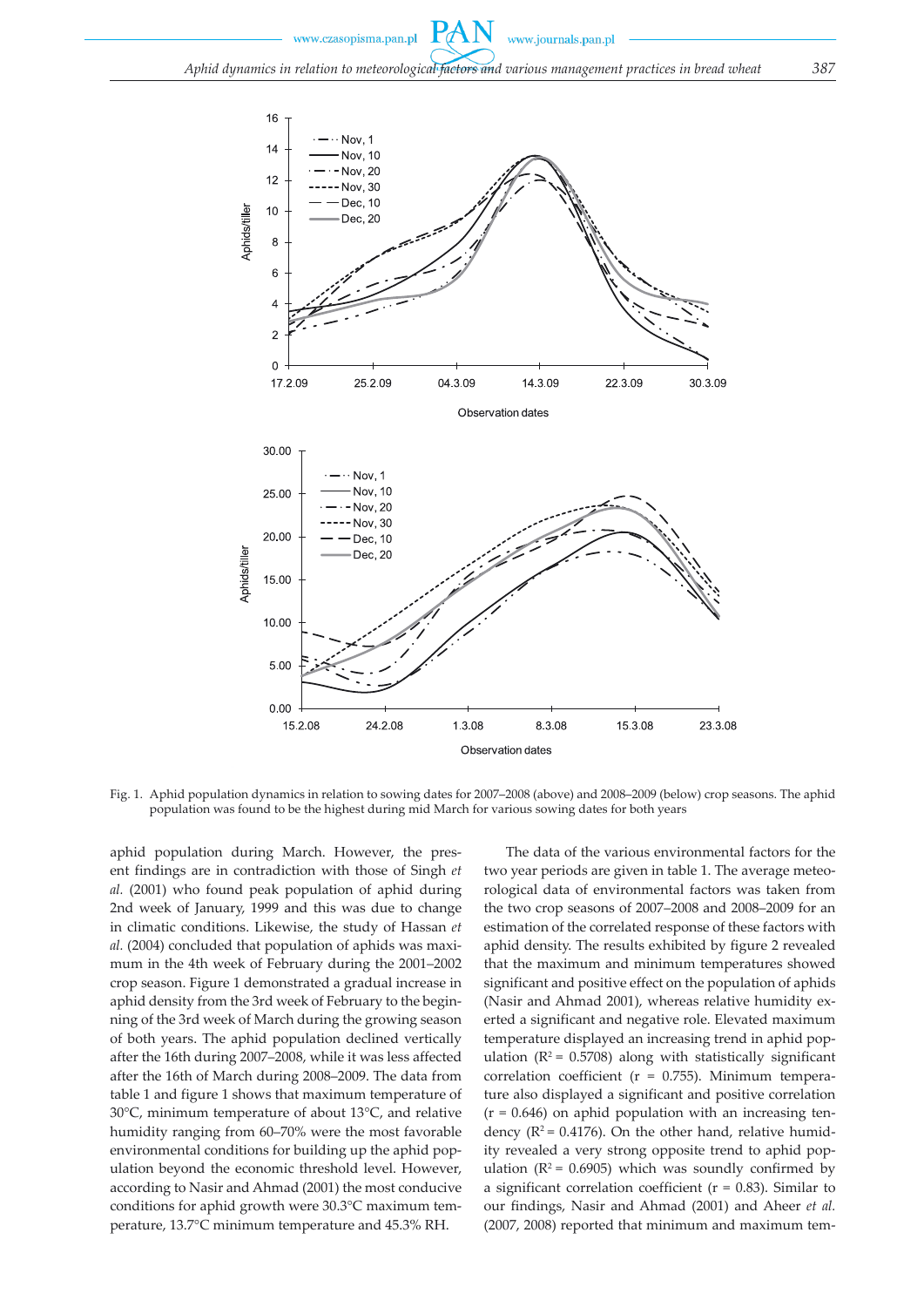

Fig. 2. Correlated response of aphid density with various abiotic factors for bread wheat. This figure demonstrates the trend of increase or decrease in aphid population in relation to various meteorological factors in the growing season (from 1st week of January to 1st week of April). The meteorological data is the average of two years

peratures had a significant and positive role in causing fluctuation in the aphid population. However, they demonstrated that relative humidity revealed a negative and significant correlation with aphid population (Wains *et al.* 2008). The present findings are also comparable with those of Geza (2000) who reported that abiotic factors seriously affected the population build-up of wheat aphids.

Our study demonstrated that the effect of rainfall was found to be not significant on the population of aphids (Aheer *et al.* 2007). However, the response was observed to be positive. These findings cannot be compared with those of Singh *et al.* (2001) who reported that winter showers resulted in a decline of the aphid population. Srivastava *et al.* (1995) concluded that a high rainfall during January to mid February was favorable but in the last week of February or the first week of March rainfall was detrimental to aphid population.

#### **Implication of agricultural control against aphids**

It has been suggested that early sowing as well as maturity would avoid outbreaks of aphids on wheat crop

(Barabas and Benovsky 1985). Our study revealed a gradual increase in aphid population from early February to mid March in both years (Fig. 1). The results displayed that sowing dates significantly affected aphid density (Table 2). The year x dates  $(Y \times D)$  was also significant suggesting that aphid population was also influenced by both years and sowing dates simultaneously, however, years individually showed non-significant affects on aphid infestation. A look at figure 1 and table 1 reveals that aphid population was the least during the early sowing date (1st November) and timely sowing (November, 10) in both years. Aphid population was the highest for the fourth sowing date (November, 30). Aphid infestation increased gradually from the first sowing date to the fourth one and after that it continued to decrease up to the last date (December, 20). These results suggest that early sowing results in reduced aphid population. This might be due to the fact that crops escape the most damage which is done by aphid instars during their succulent stage. Early sowing resulting in reduced aphid population may also be due to very low temperature at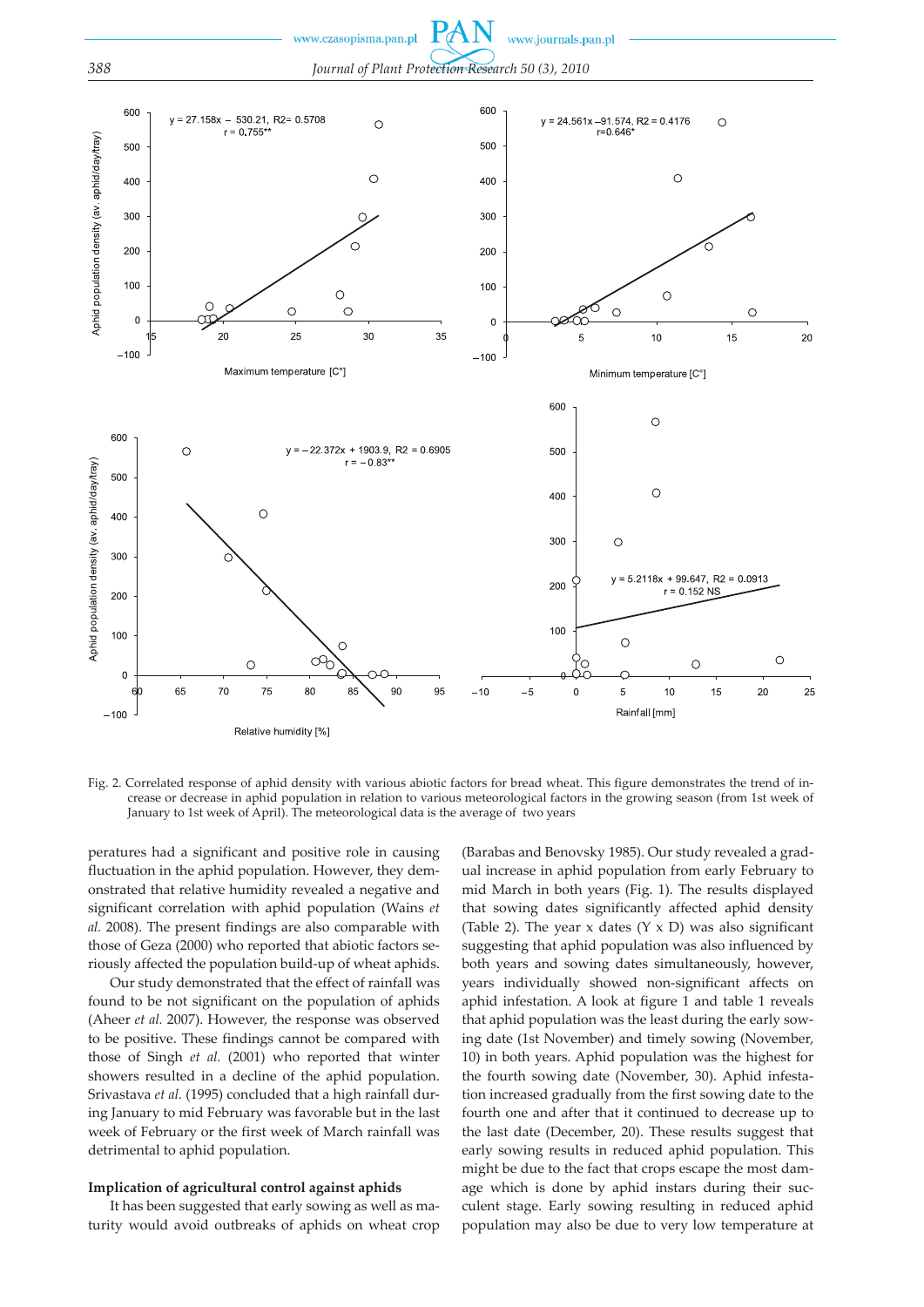www.czasopisma.pan.pl

**PAN** 

| Period/month | Week | Temperature [°C] |           | Relative     | Rainfall [mm]  | Aphid pop./    |  |
|--------------|------|------------------|-----------|--------------|----------------|----------------|--|
|              |      | maximum          | minimum   | humidity [%] |                | day/tray       |  |
| 2007-2008    |      |                  |           |              |                |                |  |
| January      | 1st  | 19.04            | 1.74      | 79.1         | $\overline{0}$ | 0.43           |  |
|              | 2nd  | 17.34            | 5.51      | 88.3         | $\theta$       | 0.04           |  |
|              | 3rd  | 16.8             | 3.1       | 86.75        | $\overline{0}$ | 0.96           |  |
|              | 4th  | 17.15            | $-0.3$    | 79.89        | $\overline{0}$ | 1.03           |  |
|              | 1st  | 15.26            | 4.17      | 81.6         | $\theta$       | 0.59           |  |
|              | 2nd  | 19.2             | 2.59      | 73.7         | 35             | 0.98           |  |
| February     | 3rd  | 25.5             | 6.5       | 77.7         | 1.5            | 5.6            |  |
|              | 4th  | 29.9             | 10.87     | 86.1         | 10.5           | 25.4           |  |
|              | 1st  | 29.35            | 14.8      | 78.12        | $\mathbf{0}$   | 208            |  |
|              | 2nd  | 30.75            | 13.8      | 74.1         | 17.1           | 584            |  |
| March        | 3rd  | 30.9             | 13.86     | 59.75        | 15             | 911            |  |
|              | 4th  | 33.3             | 17.46     | 61.3         | $\overline{0}$ | 513            |  |
| April        | 1st  | 27.5             | 16.36     | 75.6         | $\overline{0}$ | 35.3           |  |
|              |      |                  | 2008-2009 |              |                |                |  |
| January      | 1st  | 19.46            | 4.8       | 88           | 2.4            | 5              |  |
|              | 2nd  | 20.55            | 3.94      | 88.87        | $\theta$       | 9              |  |
|              | 3rd  | 20.26            | 7.36      | 87.62        | 10.4           | $\overline{4}$ |  |
|              | 4th  | 21.5             | 8.03      | 87.5         | $\overline{0}$ | 10             |  |
| February     | 1st  | 22.83            | 7.67      | 81.43        | $\overline{0}$ | 81             |  |
|              | 2nd  | 21.7             | 7.64      | 87.57        | 8.5            | 70             |  |
|              | 3rd  | 23.96            | 8.21      | 86.86        | 0.4            | 48             |  |
|              | 4th  | 26.2             | 10.5      | 81.43        | $\overline{0}$ | 124            |  |
|              | 1st  | 28.81            | 12.13     | 71.71        | $\overline{0}$ | 221            |  |
|              | 2nd  | 30               | 9         | 75           | $\mathbf{0}$   | 233            |  |
| March        | 3rd  | 30.5             | 14.85     | 71.62        | $\overline{2}$ | 222            |  |
|              | 4th  | 25.9             | 15.04     | 79.75        | 9.0            | 84             |  |
| April        | 1st  | 29.71            | 16.36     | 70.62        | 25.6           | 18             |  |

## Table 1. Meteorological data throughout growing seasons both the years

Table 2. Analysis of variance in split plot for variety SEHER-06 in different years and sowing dates

| <b>SOV</b>   | df | Sum of squares | Mean sum of squares | F-ratio    |
|--------------|----|----------------|---------------------|------------|
| Replications |    | 1262.123       | 631.061             | $2.880$ ns |
| Years $(Y)$  |    | 594.531        | 594.531             | $2.714$ ns |
| Error        |    | 438.181        | 219.091             |            |
| Dates $(D)$  | 5  | 88.524         | 17.705              | $9.200*$   |
| $Y \times D$ |    | 38.073         | 7.615               | $3.957*$   |
| Error        | 44 | 84.675         | 1.924               |            |
| Total        | 59 | 2506.107       |                     |            |

ns – not significant; SOV – source of variance; df – degree of freedom; \* significant at 1% probability level

Table 3. Effect of different sowing dates on aphid density in bread wheat

|              | Aphid data observation dates |         |         |         |         |         |            |
|--------------|------------------------------|---------|---------|---------|---------|---------|------------|
| Sowing dates | 2007-2008                    |         |         |         |         |         |            |
|              | 15.2.08                      | 24.2.08 | 1.3.08  | 8.3.08  | 15.3.08 | 23.3.08 | population |
| Oct. 25      | 5.70                         | 2.70    | 8.90    | 16.50   | 17.90   | 10.70   | 9.60 de    |
| Nov. 10      | 3.10                         | 2.30    | 10.00   | 16.60   | 20.30   | 10.40   | 10.47d     |
| Nov. 25      | 6.10                         | 4.60    | 15.50   | 19.90   | 20.10   | 12.30   | 13.09 bc   |
| Dec. 10      | 3.70                         | 10.00   | 16.70   | 22.30   | 22.90   | 13.10   | 15.72 a    |
| Dec. 25      | 8.90                         | 7.50    | 14.80   | 19.50   | 24.60   | 13.60   | 14.83 ab   |
| Jan. 10      | 3.80                         | 7.80    | 14.70   | 20.60   | 22.90   | 10.80   | 13.43 bc   |
| 2008-2009    |                              |         |         |         |         |         |            |
|              | 17.2.09                      | 25.2.09 | 04.3.09 | 14.3.09 | 22.3.09 | 30.3.09 |            |
| Oct. 25      | 2.20                         | 3.56    | 5.90    | 13.38   | 4.52    | 0.4     | 4.99 cd    |
| Nov. 10      | 3.50                         | 4.56    | 7.82    | 13.50   | 3.65    | 0.42    | 5.58 с     |
| Nov. 25      | 2.68                         | 5.25    | 6.85    | 12.02   | 6.54    | 2.56    | 5.98 bc    |
| Dec. 10      | 3.04                         | 6.89    | 9.25    | 13.52   | 6.40    | 3.48    | 7.10a      |
| Dec. 25      | 2.05                         | 6.88    | 9.36    | 12.24   | 4.56    | 2.54    | $6.27$ ab  |
| Jan. 10      | 2.91                         | 4.23    | 5.67    | 13.50   | 5.60    | 4.02    | 5.99 bc    |

The values carrying different alphabets are statistically different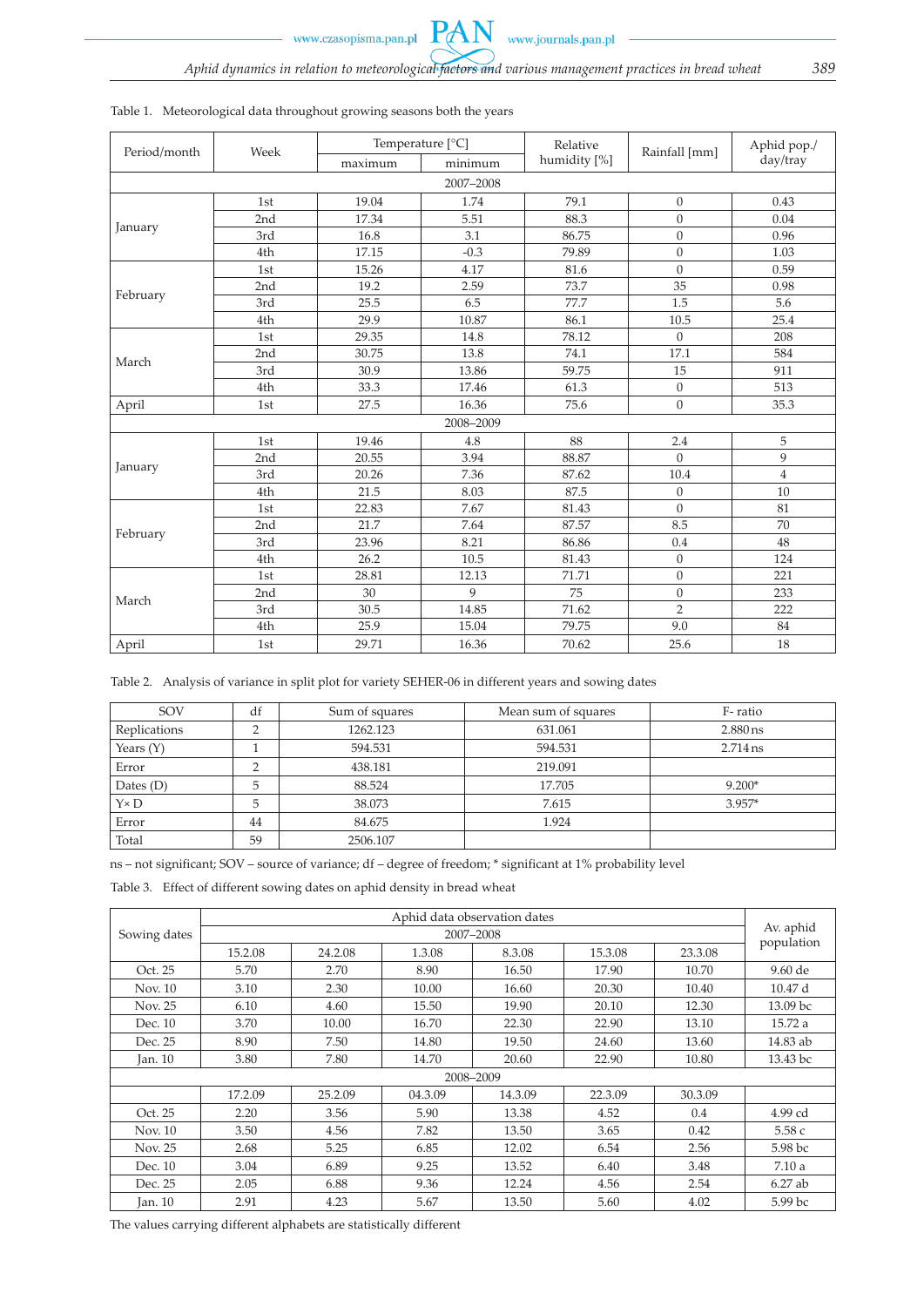this time reducing aphid attack on the crop (Wains *et al.* 2008). However, the crop sown on the 10th of December was the most affected by aphids. Aphid infestation was three times more on late sown crop as compared to early and timely sown crop. These results were in agreement with those of (Aslam *et al.* 2005) and Wains *et al.* (2008). The month of February is very crucial for multiplication of aphids. In February environmental factors, such as the slightly increasing maximum and minimum temperatures along with declining RH% contribute towards this process (Aslam *et al.* 2005; Aheer *et al.* 2007).

# **Integration of chemical control and host plant resistance**

The application of insecticides in addition to host plant resistance has been proven to be better for controlling aphids on wheat (Iqbal *et al.* 2005). The results revealed that differences among various genotypes were significant for aphid population/tiller, grain yield (in both sprayed and unsprayed treatments), losses in grain yield due to aphids and number of aphids causing yield losses were significant for both years (Table 4). The variety BARS-09 (13.18) showed maximum aphids per tiller in unsprayed block. BARS-09 (13.18) was narrowly followed by 0BT034 (12.44) and V-05003 (12.27), respectively,

which demonstrated the susceptibility of these genotypes to aphids in 2007–2008 while V-05003 (12.94), BARS-09 (9.19) and V-04178 (7.95) displayed susceptibility in 2008– 2009. On the other hand, resistant genotypes SHAFAQ-06, SEHER-06, FSD-08 and LASANI-08 showed a comparatively lower population of aphids as compared to susceptible genotype during both the crop seasons. In sprayed block, genotypes V-05003 and 0BT006 scored the highest aphids per tiller which demonstrated complete vulnerability to aphids. Ahmad and Nasir (2001) reported that the variety FSD-83 having 10.30 aphids/tiller proved to be highly susceptible while PITIC-62 (4.98 aphids/tiller) proved to be comparatively resistant and was statistically at par with PUNJAB-85 (5.01 aphids/tiller).

The results revealed that maximum losses in grain yield were displayed by the genotype V-05003 in both years (10.88 and 15.47%, respectively) with a higher number of aphids causing these losses followed by BARS-09 (Table 4). This suggested that these genotypes were fully susceptible to aphid even when the blocks were treated with insecticide. However, on the average the recently developed varieties at Wheat Research Institute, Faisalabad viz; SHAFAQ-06, SEHER-06, FSD-08 and LASANI-08 showed small losses in grain yield with lower number of

Table 4. The effect of an integrated use of chemical control and host plant resistance to combat aphids in bread wheat

| Genotypes     | Aphid population/tiller |                   |           | Grain yield [kg/ha] | Losses in grain | Aphid caused      |  |
|---------------|-------------------------|-------------------|-----------|---------------------|-----------------|-------------------|--|
|               | sprayed                 | unsprayed         | sprayed   | unsprayed           | yield [%]       | yield losses      |  |
| 2007-2008     |                         |                   |           |                     |                 |                   |  |
| SHAFAO-06     | 0.01 <sub>d</sub>       | 9.32 d            | 4122 с    | 3862 bcde           | 6.78 cd         | 9.31 d            |  |
| $V-04022$     | 0.01 <sub>d</sub>       | 10.48 cd          | 3 654 de  | 3 439 fg            | 6.25 cd         | 10.46 cd          |  |
| V-04178       | $0.07$ ab               | 11.42 bc          | 3849d     | 3 638 ef            | 5.79 cd         | 11.36 bc          |  |
| SEHER-06      | 0.05 <sub>bc</sub>      | 9.63d             | 4 140 с   | 3 900 abcd          | 6.13 cd         | 9.59 d            |  |
| 0BT006        | 0.10a                   | 9.55d             | 3416e     | 3 170 h             | 7.73 bc         | 9.45 d            |  |
| 0BT034        | 0.05 <sub>bc</sub>      | 12.44 ab          | 3514e     | 3 209 gh            | 9.51 ab         | 12.39 ab          |  |
| <b>FSD-08</b> | $0.05$ bc               | 10.06 cd          | 3 662 de  | 3 429 fg            | 6.84 cd         | 10.01 cd          |  |
| LASANI-8      | 0.01 <sub>d</sub>       | 9.51 d            | 4 217 bc  | 4 021 abc           | 4.88 d          | 9.51 d            |  |
| BARS-09       | $0.04b$ cd              | 13.18 a           | 4 140 с   | 3838 cde            | 7.84 bc         | 13.14 a           |  |
| V-05066       | 0.01 <sub>d</sub>       | 10.48 cd          | 4518 a    | 4 108 a             | 9.98 ab         | 10.47 cd          |  |
| V-05082       | 0.01 <sub>d</sub>       | 10.84 bcd         | 4 471 ab  | 4 080 ab            | 9.59 ab         | 10.83 bcd         |  |
| V-05003       | $0.08$ ab               | 12.27 ab          | 4155 с    | 3748 de             | 10.88 a         | 12.19 ab          |  |
| 2008-2009     |                         |                   |           |                     |                 |                   |  |
| SHAFAQ-06     | 0.01e                   | 3.21 f            | 3 173 cd  | 3 100 с             | 2.36 e          | 4.86 f            |  |
| $V-04022$     | 0.02e                   | 6.05e             | 3 111 cde | 2926 e              | 6.32 cde        | 6.03 e            |  |
| V-04178       | 0.03 <sub>e</sub>       | 7.95 bc           | 3 387 b   | 3086 с              | 9.76 bc         | 7.92 с            |  |
| SEHER-06      | 0.91 <sub>b</sub>       | 5.99 e            | 3765 a    | 3 595 a             | 4.73 de         | 5.08f             |  |
| 0BT006        | $1.01$ ab               | 7.43 cd           | 3185 с    | 2988 <sub>d</sub>   | 6.61 cd         | 6.42d             |  |
| 0BT034        | 0.13 de                 | 7.85 bc           | 3 025 ef  | 2763f               | 9.50 bc         | 7.72 d            |  |
| $FSD-08$      | 0.30c                   | 5.99 e            | 3 148 cd  | 3 000 d             | 4.99 de         | 5.69 e            |  |
| LASANI-8      | 0.02e                   | 6.41 de           | 2778g     | 2595h               | 7.04 cd         | 6.39d             |  |
| BARS-09       | 0.15 de                 | 9.19 <sub>b</sub> | 3 086 de  | 2750f               | 12.25 ab        | 9.04 <sub>b</sub> |  |
| V-05066       | $0.11$ de               | 6.69 cde          | 3457b     | 3185b               | 8.54 bcd        | 6.58d             |  |
| V-05082       | $0.21$ cd               | 6.95 cde          | 2938f     | $2676$ g            | 9.79 bc         | 6.74d             |  |
| V-05003       | 1.10a                   | 12.94 a           | 3 136 cd  | 2716 fg             | 15.47 a         | 11.84 a           |  |

The values carrying different alphabets are statistically different

Table 5. Correlated response of aphid population with yield loss and grain yield/ hectare

| Population           | beason    | Grain yield [kg/ha] | Losses in grain yield [%] |
|----------------------|-----------|---------------------|---------------------------|
| No. of aphids        | 2007-2008 | $-0.092$ ns         | $0.514*$                  |
| causing yield losses | 2008-2009 | $-0.510*$           | 0.954**                   |

\* significant at 5% probability level; \*\* significant of 1% probability level; ns – not significant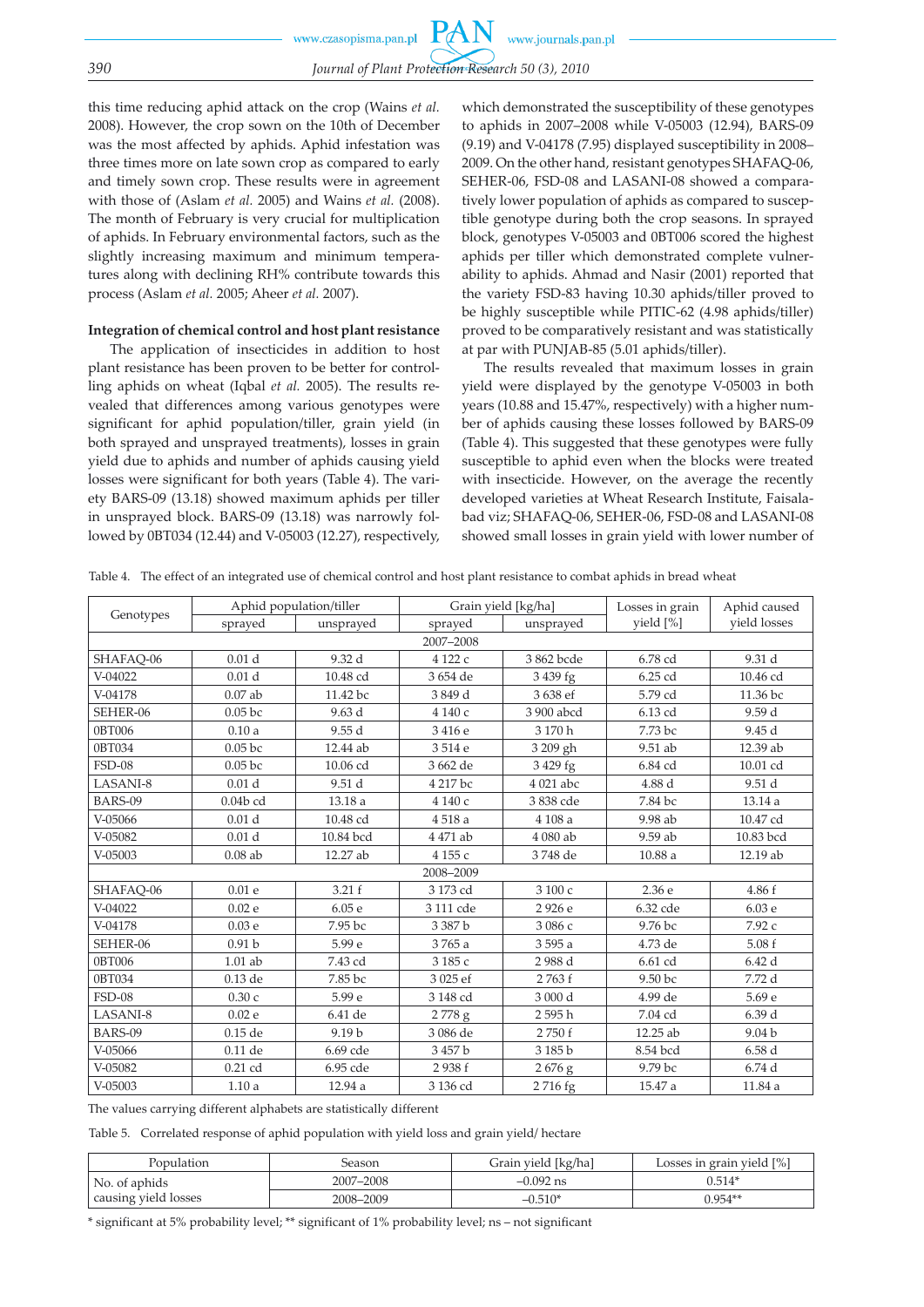**PAN** 

aphids per tiller causing these losses. This confirmed that these varieties have some inherent ability to cope with aphids up to a certain level.

The application of insecticide Confidor 25WP @ 500 ml/ha significantly controlled aphids as shown on table 4; aphid density per tiller had been reduced to nearly a zero level. The efficiency of aphid control through insecticide was nearly 99% in the sprayed block as compared to the unsprayed block. However, the genotypes V-05003 and 0BT006 were less affected by insecticide in sprayed block revealing higher aphids per tiller as compared to other genotypes. Most of the genotypes exhibited lower aphids in treated block suggesting that integration of chemical control and host plant resistance could be the answer to coping with aphid infestation in wheat. However, the application of commonly used insecticides results in health hazards, environmental pollution and development of resistance in the insects against the insecticides; hence, the best solution is the exploitation of host plant resistance (Iqbal *et al.* 2008). The present findings cannot be compared with those of Jansen (2000), Ahmed *et al.* (2001) and Iqbal *et al.* (2008) because control of the aphid population by applying different insecticides other than those used in the present studies could be the one reason for aphid control.

The results revealed that percent loss in grain yield was significantly associated with aphid population (Table 5). However there was negative correlation between grain yield per hectare and aphid population which revealed that high infestation of aphids might cause great yield losses in wheat. These findings are in agreement with those of Aheer *et al.* (1993 b) who found a positive correlation between yield loss and aphid density and a negative correlation between grain yield per hectare and aphid population.

# **CONCLUSION**

The results concluded that peak aphid population was recorded during the beginning of the third week of March in both years 2007–2008 and 2008–2009. Aphid dynamics were largely dependent on temperature and relative humidity, however, aphid population was not significantly correlated with rainfall. Early sowing was a supportive agricultural practice for controlling aphids below threshold levels. The study suggested that the combination of host plant resistance with chemical control could restrain aphid infestation in wheat. The recently evolved cultivars i.e. SHAFAQ-06, SEHER-06, FSD-08 and LASANI-08 showed resistance against aphids, so these varieties could be further exploited for improving aphid resistant in wheat.

# **REFERENCES**

- Acreman T.M., Dixon A.F. 1985. Developmental patterns in the wheat and resistant to cereal aphids. Crop Protect. 4 (3): 322–328.
- Aheer G.M., Ali A., Munir M. 2008. Abiotic factors effect on population fluctuation of alate aphids in wheat. J. Agric. Res. 46 (4): 367–371.
- Aheer G.M., Munir M., Ali A. 2007. Impact of weather factors on population of wheat aphids at Mandi Baha-ud-Din district. J. Agric. Res. 45 (1): 61–66.
- Aheer G.M., Haq I., Ulfat M., Ahmad K.J., Ali A. 1993 a. Effects of swoing dates on aphids and grain yield in wheat. J. Agric. Res. 31: 75–79.
- Aheer G.M., Rashid A., Afzal M., Ali A. 1993 b. Varietal resistance/susceptibility of wheat to aphids, *Sitobion avenae* F. and *Rhopalosiphum rufiabdominalis* Sasaki. J. Agric. Res. 31 (3): 307–311.
- Aheer G.M., Ahmad K.J., Ali A. 1994. Role of weather in fluctuating aphid density in wheat crop. J. Agric. Res. 32 (3): 295–301.
- Ahmad K.J., Malik N.A., Akhtar A.S., Hamza M. 2006. Varietal resistance in wheat varieties/lines and sowing date effect on aphid population. J. Agric. Res. 44 (3): 215–218.
- Ahmed N.E., Kanan H.O., Inanaga S., Ma W.Q., Sugimoto Y. 2001. Impact of pesticide seed treatment on aphid cona trol and yield of wheat in the Sudan. Crop Protect. 20 (10): 929–934.
- Anwar J., Ali M.A., Hussain M., Sabir W., Khan M.A., Zulkiffal M., Abdullah M. 2009. Assessment of yield criteria in bread wheat through correlation and path analysis. J. Anim. Plant Sci. 19 (4): 185–188.
- Ashfaq M, Iqbal J., Ali A., Farooq U. 2007. Role of abiotic factors in population fluctuation of aphids on wheat. Pak. Entomol. 29 (2): 117–122.
- Aslam M., Razaq M., Akhter W., Faheem M., Ahmad F. 2005. Effect of sowing date of wheat on aphid (*Schizaphis gramium* RONDANI) population. Pak. Entomol. 27 (1): 79–82.
- Barabas, L., Benovsky J. 1985. The effect of winter wheat cultivars on the intensity of occurrence of the grain aphid (*Sitobion avenae* F). Ochrona Rostlin 21 (3): 195–199.
- Blackman R.L., Eastop V.F. 1984. Aphids of world's crops, an identification and information guide. J. Econ. Entomol. 81 (5): 1383–1388.
- Dixon A.F.G. 1987. Cereal aphids as an applied problem. Agric. Zool. Rev. 2: 1–57.
- Duncan D.B. 1955. Multiple range and Multiple F. test. Biometrics 11: 1–42.
- Elsidaig A.A., Zwer P.K. 1993. Genes for resistance to Russian wheat aphid in PI 294994. Crop Sci. 33 (5): 998–1001.
- Hassan M.M., Nisar G., Ali A., Aheer G.M. 2004. Impact of prediators on aphids in normal sown wheat advanced lines/varieties. J. Nat. Sci. 2 (1): 41–49.
- Iqbal J., Ashfaq M., Ali A. 2005. Integration of chemical control and host plant resistance against aphids on wheat. Pak. Entomol. 27 (1): 3–5.
- Iqbal J., Ashfaq M., Ali A. 2008. Screening of wheat varieties/advanced lines against aphids. Pak. Entomol. 30 (1): 77–81.
- Jansen J.P. 2000. A three-year field study on the short-term effects of insecticides used to control cereal aphid on plantdwelling aphid predators in winter wheat. Pest Manage. Sci. 56 (6): 533–539.
- Jarosik V., Honek A., Tichopad A. 2003. Comparison of field population growths of three cereal aphid species on winter wheat. Plant Protect. Sci. 39 (2): 61–64
- Jones J.W., Byers J.R., Butts R.A., Harris J.L. 1989. A new pest in Canada: Russian wheat aphid, *Diuraphis noxia* (Mordvilko) (*Homoptera: Aphididae*). Can. Entomol. 82: 1779–1781.